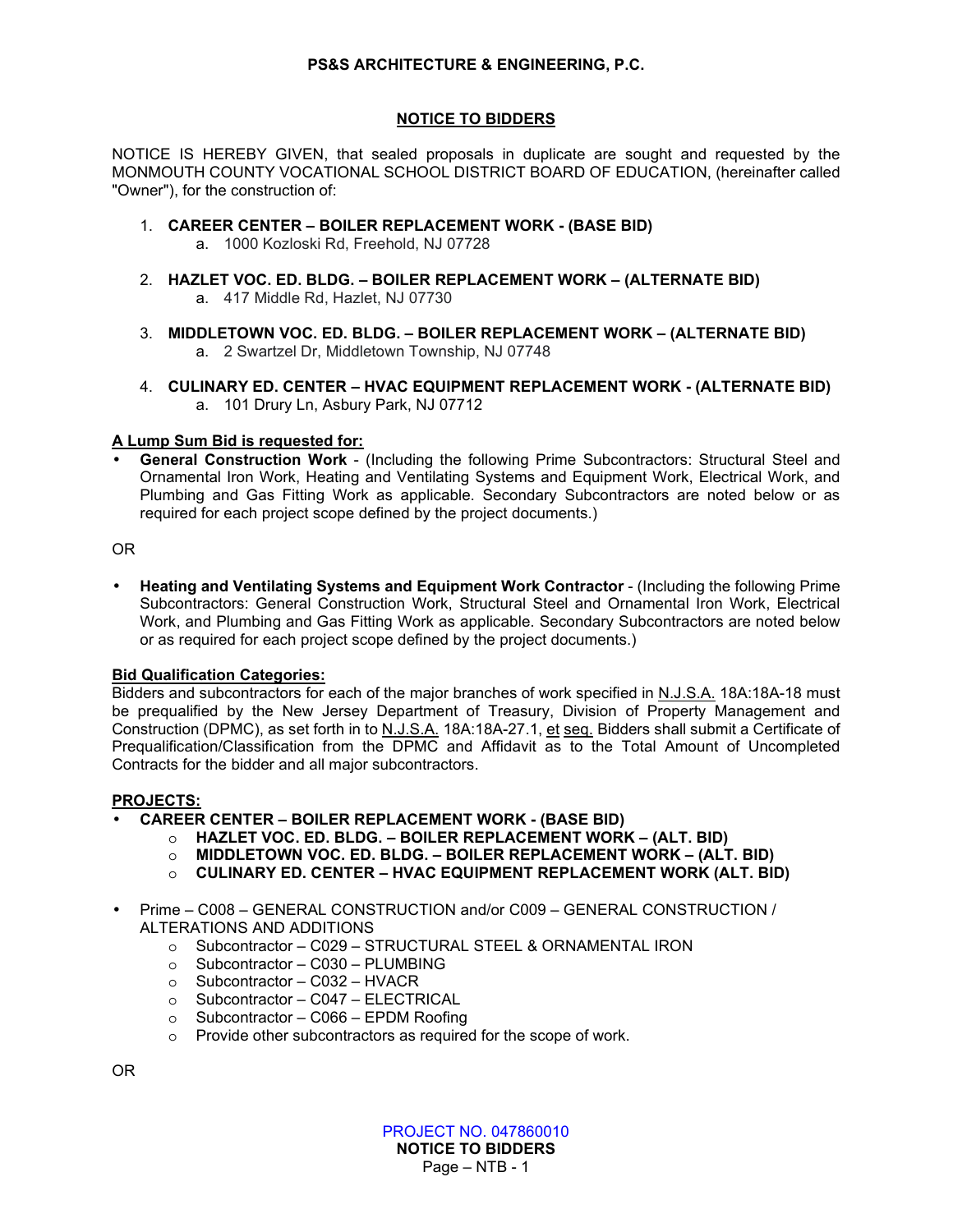- Prime C032 HVACR Contractor
	- o Subcontractor C008 GENERAL CONSTRUCTION and/or C009 GENERAL CONSTRUCTION / ALTERATIONS AND ADDITIONS
	- o Subcontractor C029 STRUCTURAL STEEL & ORNAMENTAL IRON
	- o Subcontractor C030 PLUMBING
	- o Subcontractor C032 HVACR
	- o Subcontractor C047 ELECTRICAL
	- o Subcontractor C066 EPDM Roofing
	- o Provide other subcontractors as required for the scope of work.

In accordance with Drawings, Project Manual, and other Bidding and Contract Documents have been prepared by:

Paulus, Sokolowski and Sartor Architecture & Engineering, P.C. 3 Mountainview Road P. O. Box 4039 Warren, New Jersey 07059

**Start of Bidding:** Start of the bidding period will be May 31, 2022 – Tuesday. Copies of the bidding documents may be obtained from:

• Complete digital project bidding documents are available at the https://www.psands.com/ - "Plan Room" tab on our home page; and/or www.questcdn.com. Your firm may download the digital documents for a non-refundable fee of \$50.00 by inputting Quest project number #8219319 on the website's projects search page. Please contact QuestCDN Customer Support at 952-233-1632 or info@questcdn.com for assistance in membership registration, downloading and working with digital project information.

Partial sets or sections of the Contract Documents for use by subcontractors are not available. Bidders are required to obtain a full set of bidding documents.

**Pre-Bid Conference:** A pre-bid conference will be held in the following location: **CAREER CENTER – BOILER REPLACEMENT WORK**; 1000 Kozloski Rd, Freehold, NJ 07728; for the purpose of considering questions posed by Bidders, followed by a walk-thru of the school site / project on Friday, June 3, 2022 at 3:00 PM, local time.

**Bid Opening:** Sealed bids will be received by the Owner until 2:00 PM, local time, June 16, 2022 – Thursday in the Board Conference Room of the Monmouth County Vocational School District Board Offices, 4000 Kozloski Road, PO Box 5033, Freehold, NJ 07728-5033, at which time and place, all bids will be opened and publicly read aloud.

Bids, utilizing the bid forms as prepared by the Architect, may be submitted in person, by mail or delivery service prior to that time. Any bid submitted by mail or delivery service is done so at the sole risk of the bidder. No Bids will be received by facsimile or electronic transmission. It is expressly understood that the bidder is responsible for getting the bid proposals to the Business Administrator prior to the time and date set for the bid opening. Any bid received after the closing time will be returned unopened. In order to be considered, bids must be sealed, and outer envelope clearly marked:

## • **CAREER CENTER – BOILER REPLACEMENT WORK - (BASE BID)**

- o **HAZLET VOC. ED. BLDG. BOILER REPLACEMENT WORK (ALT. BID)**
- o **MIDDLETOWN VOC. ED. BLDG. BOILER REPLACEMENT WORK (ALT. BID)**
- o **CULINARY ED. CENTER HVAC EQUIPMENT REPLACEMENT WORK (ALT. BID)**

PROJECT NO. 047860010 **NOTICE TO BIDDERS**  Page – NTB - 2